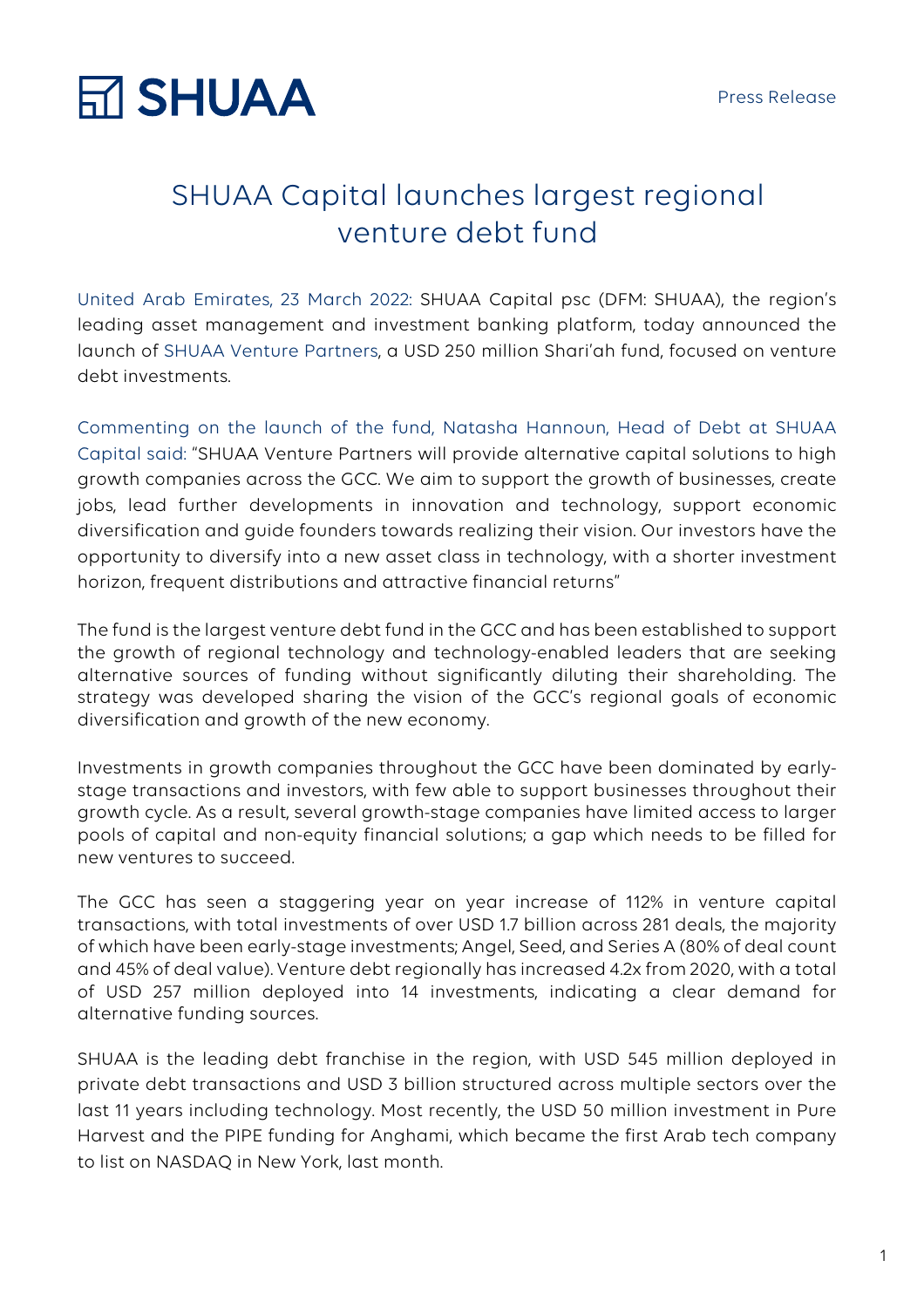## **RT SHUAA**

#### Ends

#### Press Contacts

#### SHUAA Capital psc

Hani El Abid Head of Marketing and Communications Tel: +971 4 3199 723 Email: helabid@shuaa.com

### ASDA'A BCW

Dhanya Issac Associate Director Tel: +971 4 450 7600 Email: dhanya.issac@bcw-global.com www.shuaa.com www.asdaa-bcw.com www.arabyouthsurvey.com

#### About SHUAA Capital psc

SHUAA Capital psc (DFM: SHUAA) is a leading asset management and investment banking platform. SHUAA Capital psc is recognized for its strong track record and pioneering approach to investing through a differentiated, innovative and global product offering focused on public and private markets, debt and real estate.

The asset management segment, one of the region's largest, manages real estate funds and projects, investment portfolios and funds in the regional equities, fixed income and credit markets; it also provides investment solutions to clients, with a focus on alternative investment strategies. The investment banking segment provides corporate finance advisory, transaction services, private placement, public offerings of equity and debt securities, while also creating market liquidity on OTC fixed income products. The firm is regulated as a financial investment company by the Securities and Commodities Authority.

To learn more about SHUAA Capital, please visit:

- § Website: www.shuaa.com
- § Twitter: https://twitter.com/SHUAA\_Capital
- § LinkedIn: https://www.linkedin.com/company/shuaa-capital
- § Facebook: https://www.facebook.com/SHUAA.Capital.psc

#### Cautionary Statement Regarding Forward-Looking Information:

This document contains forward-looking statements. Forward-looking statements are neither historical facts nor assurances of future performance. Instead, they are based only on our current beliefs, expectations and assumptions regarding the future of our business, future plans and strategies, projections, anticipated events and trends, the economy and other future conditions. Forwardlooking statements can be identified by words such as: "anticipate," "aspire," "intend," "plan," "goal," "objective," "seek," "believe," "project," "estimate," "expect," "forecast," "strategy," "target," "trend," "future," "likely," "may," "should," "will" and similar references to future periods.

Examples of forward-looking statements include, among others, statements we make regarding:

- Expected operating results, such as revenue growth and earnings.
- § Anticipated levels of expenditures and uses of capital
- § Current or future volatility in the capital and credit markets and future market conditions.

Because forward-looking statements relate to the future, they are subject to inherent uncertainties, risks and changes in circumstances that are difficult to predict and many of which are outside of our control. Our actual results and financial condition may differ materially from those indicated in the forward-looking statements. Therefore, you should not rely on any of these forwardlooking statements. Important factors that could cause our actual results and financial condition to differ materially from those indicated in the forward-looking statements include, among others, the following: Our ability to maintain adequate revenue levels and cost control; economic and financial conditions in the global markets and regional markets in which we operate, including volatility in interest rates, commodity and equity prices and the value of assets; the implementation of our strategic initiatives,